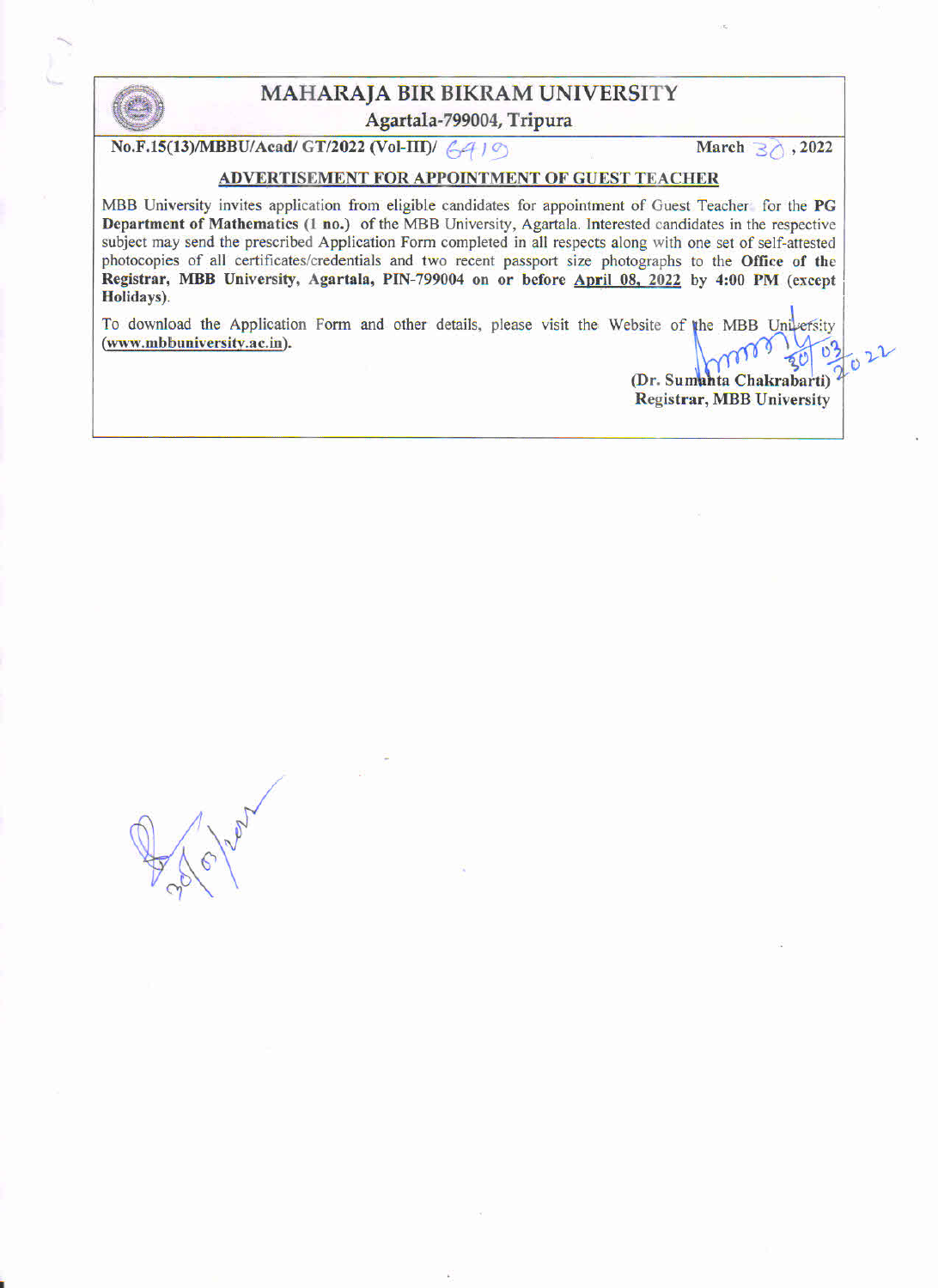

# MAHARAJA BIR BIKRAM UNIVERSITY

Agartala, Tripura

# (1) Eligibility Criteria for Contractual Appointment of Guest Teacher in Department of Mathematics:

| I. | Name of the PG Department:    | <b>Mathematics</b> |
|----|-------------------------------|--------------------|
|    | No. of Post:                  | $1$ (One) no.      |
|    | <b>Subject Specification:</b> | <b>Mathematics</b> |

All candidates applying for appointment of Guest Teachers in the MBB University for the Department of Mathematics must conform to the following eligibility criteria as laid down in the UGC Regulations on Minimum Qualifications for Appointment of Teachers and Other Academic Staff in Universities and Colleges and Measures for the Maintenance of Standards in Higher Education, 2018:

# ELIGIBILITY (A or B):

A.

- (i) A Master's Degree with a minimum of <sup>55</sup> % marks (or an equivalent grade in <sup>a</sup> point-scale wherever the grading system is followed) in a concerned/relevant/allied subject from an Indian University, or an equivalent degree from an accredited foreign university.
- (ii) Besides fulfilling the above qualifications, the candidate must have cleared the National Eligibility Test (NET) conducted by the UGC or the CSIR, or a similar test accredited by the UGC, like SLET/SET or who are or have been awarded a Ph.D. Degree in accordance with the University Grants Commission (Minimum Standards and Procedure for Award of M.Phil./Ph.D. Degree) Regulations, 2009 or 2016 and their amendments from time to time as the case may be exempted from NET/SLET/SET:

Provided, the candidates registered for the Ph.D. programme prior to July ll, 2009, shall be governed by the provisions of the then existing Ordinances/Bye-laws/Regulations of the Institution awarding the degree and such Ph.D. candidates shall be exempted from the requirement of NET/SLET/SET for recruitment and appointment of Assistant Professor or equivalent positions in Universities/Colleges/Institutions subject to the fulfilment of the following conditions:-

- a) The Ph.D. degree of the candidate has been awarded in a regular mode;
- b) The Ph.D. thesis has been evaluated by at least two extemal examiners;
- c) An open Ph.D. viva voce of the candidate has been conducted;
- d) The Candidate has published two research papers from his/her Ph.D. work, out of which at least one is in a refereed journal;
- e) The candidate has presented at least two papers based on his/her Ph.D. work in conferences/seminars sponsored/ funded/supported by the UGC/ICSSR/CSIR or any similar agency.

The fulfilment of these conditions is to be certified by the Registrar or the Dean (Academic Affairs) of the University concerned.

Note: NET/SLET/SET shall also not be required for such Masters Programmes in disciplines for which NET/SLET/SET is not conducted by the UGC, CSIR or similar test accredited by the UGC, like SLET/SET.

OR

B. The Ph.D. degree has been obtained from a foreign university/institution with a ranking among top 500 in the World University Ranking (at any time) by any one of the following: (i) Quacquarelli Symonds (QS) (ii) the Times Higher Education (THE) or (iii) the Academic Ranking of World Universities (ARWU) of the Shanghai Jiao Tong University (Shanghai).